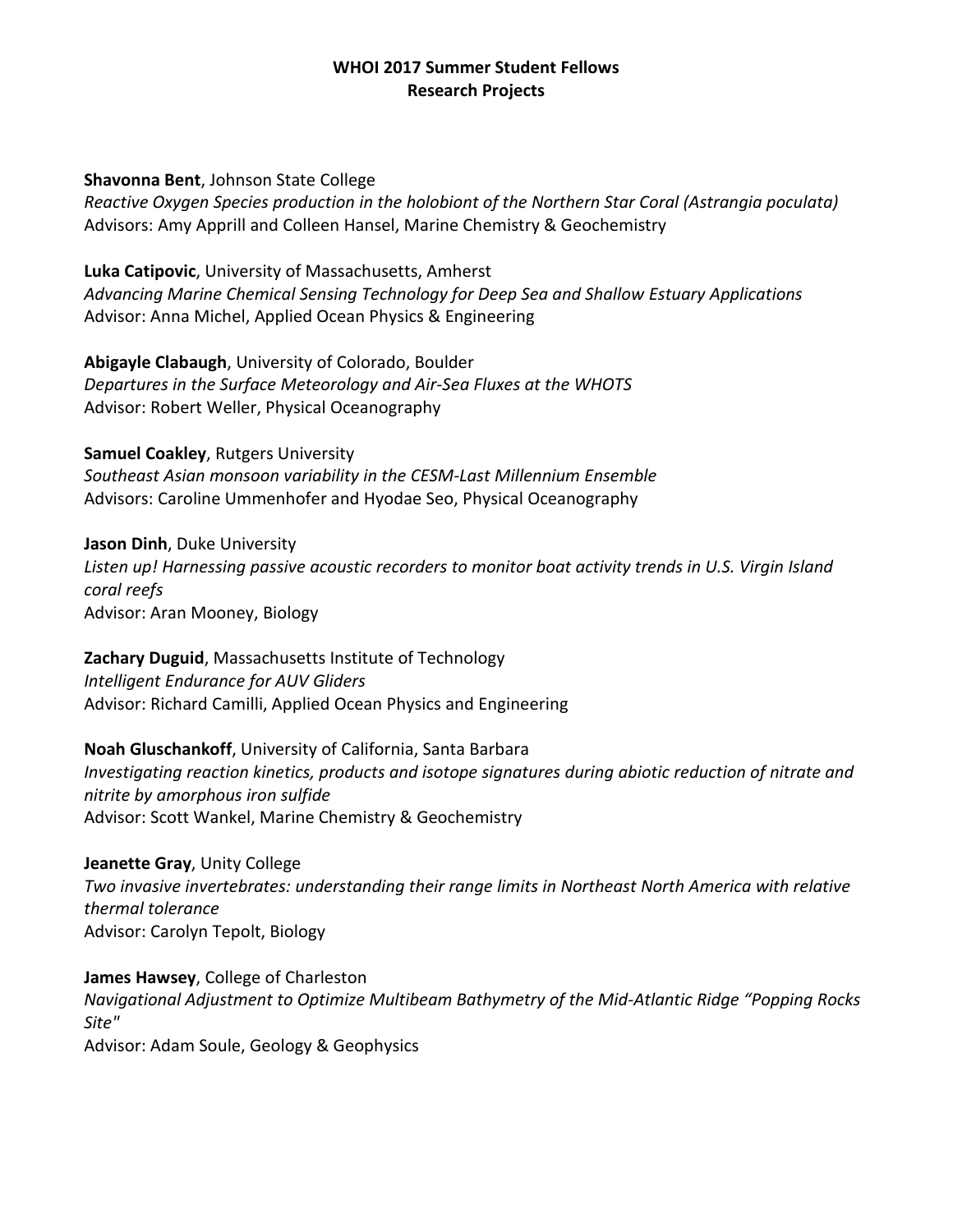### **WHOI 2017 Summer Student Fellows Research Projects**

#### **Taylor Hough**, Brown University

*Timing of melt percolation and pyroxenite formation in a supra-subduction zone: Constraints from the Josephine Ophiolite, Oregon USA* Advisor: Veronique Le Roux, Geology & Geophysics

**Mia Infante**, University of Texas, Rio Grande Valley *Variability and Trends of the Southern New England Shelfbreak* Advisor: Benjamin Harden and Glen Gawarkiewicz, Physical Oceanography

**Stephanie Lim**, Scripps College *Assessing loss rates of a developing red tide at a population level* Advisor: Don Anderson & Michael Brosnahan, Biology

### **Meghan Maciejewski**, Stonehill College

*Swimming behavior of Crassostrea virginica larvae in response to waterborne settlement cue and food availability* Advisor: Lauren Mullineaux, Biology

**Kanieka Neal**, University of Maryland, Eastern Shore

*Biophysical and Thermal Influences on Surface pCO2 in the North Atlantic from 2014-2016* Advisor: David Nicholson and Hilary Palevsky, Marine Chemistry and Geochemistry

**Lan Nguyen**, Hollins University *Ecological and Economic Trade-offs of Allocating Coastal Space to Shellfish Aquaculture* Advisor: Hauke Kite-Powell, Marine Policy Center

**Jacob Partida**, Humboldt State University *Subsurface transport of shelf water at the Mid-Atlantic Bight shelf-break* Advisor: Gordon Zhang, Applied Ocean Physics and Engineering

**Brooke Rasina**, University of California, San Diego *Nitrogen Concentration and Isotopic Changes over the Past 250 Years in a Red Sea Coral* Advisors: Konrad Hughen and Scott Wankel, Marine Chemistry and Geochemistry

## **Kathryn Rawson**, Mount Holyoke College

*Sea Cucumbers in a Pickle: The Economic Geography of the Serial Exploitation of Sea Cucumbers* Advisor: Porter Hoagland, Marine Policy Center

**Julianna Renzi**, University of Arizona

*Are all algae created equal? Determining the Ability of Compound-Specific Stable Isotope Analysis to Identify Different Phyla of Macroalgae for Use in Trophic Ecology* Advisor: Simon Thorrold, Biology